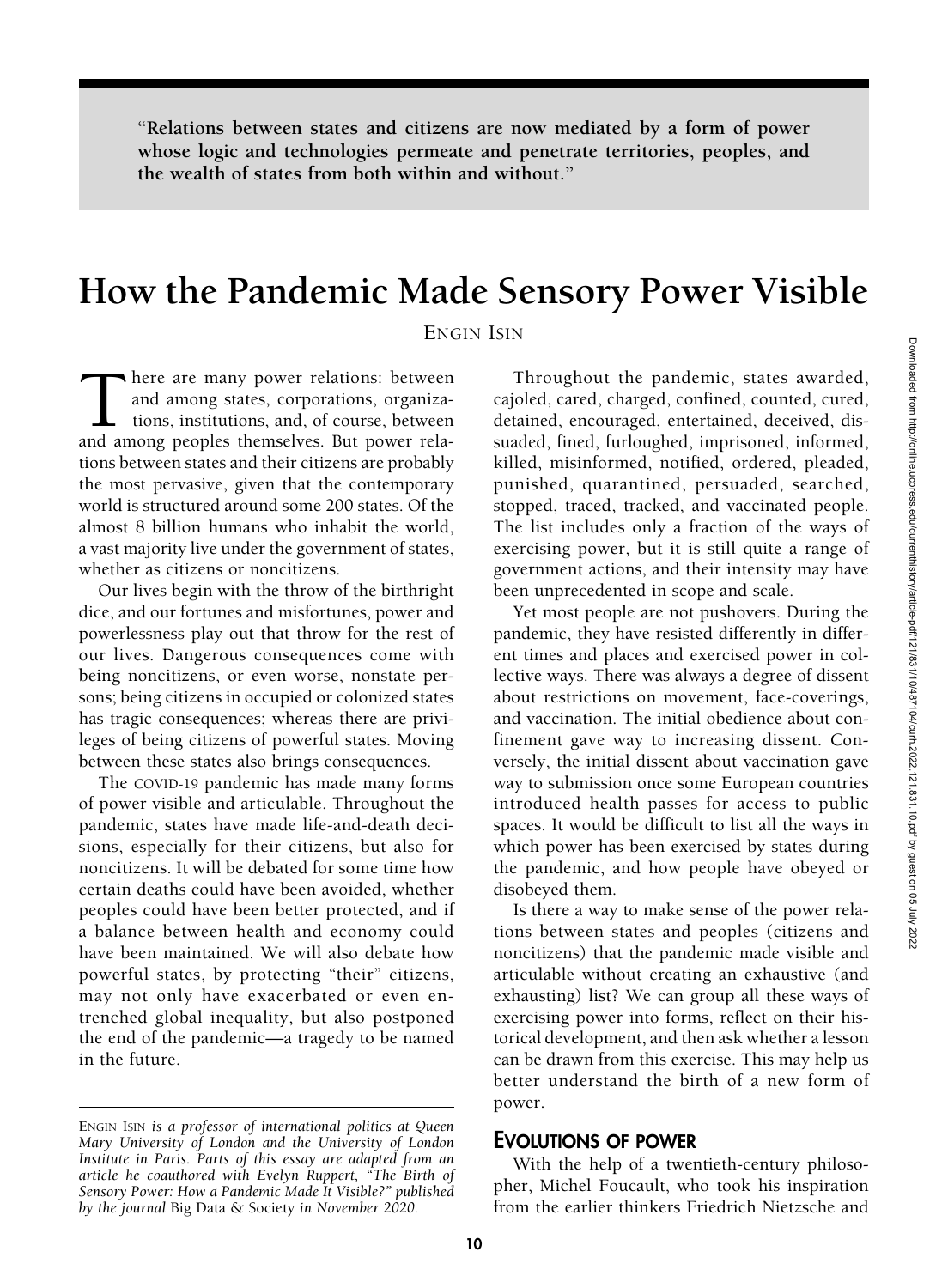Max Weber, we can name three older forms of

power by virtue of their distinct logics and historical development. These are the sovereign, disciplinary, and regulatory forms of power. They developed from the seventeenth to the twentieth centuries in Europe, but can also be found beyond Europe.

The logic of sovereign power is that it demands obedience. It is an asymmetrical form of power with often deadly consequences. Although the birth of sovereign power occurred in the seventeenth century, it has a deeper history. But it still performs its interdictions in modern institutions.

The logic of disciplinary power, whose origins could be witnessed in the eighteenth century, involves governing people by compelling submission to public health rules. When it becomes imperative to the state that its people be healthy, the exercise of disciplinary power will involve pressure, persuasion, and, if necessary, punishment.

The logic of regulatory power, born in the nineteenth century, made things a bit more complicated.

Its logic functions by developing performance indicators to measure the health of a people as a whole. It invents technologies for governing each person in order to enhance these indicators.

There are two important

things to bear in mind about these three forms of power. First, we speak of the "birth" of a form of power in the sense of its technologies coming together in an effective manner at a certain time and place. The technologies that constitute a form of power may take a long time (and many places) to develop. The "birth" refers to the time and place of their effective assemblage so that we can see, observe, name, and speak about it.

Second, the birth of one form of power does not mean the death of another. What complicates modern life is that all three forms became overlapping ways of governing people. And now the same has occurred with the fourth form of power, which the pandemic made visible and articulable—though its technologies have been developing since the 1980s, if not longer.

Since all forms of power govern people through technologies, some historical examples may help to elucidate them. Sovereign power governs through colonies, dominions, empires, and states, and it invents armies, borders, cadastres,

The birth of one form of power does not mean the death of another.

cartography, and partitions. Disciplinary power governs through camps, cities, hospitals, factories, prisons, schools, and workhouses; it designs buildings, policing, walls, fences, guards, and gates. Regulatory power governs through counting, recording, enumeration, metrics, tabulation, and attributes such as class, gender, and race.

Such long lists of government actions can only be accomplished by technologies of power. Consider how these three forms of power have required specific technologies during the pandemic: sovereign power demands obedience (lockdown, curfew, confinement); disciplinary power exacts submission by rewarding behavioral change (sacrifice, distancing, isolation, quarantine, hygiene); and regulatory power tracks the relation between individual conduct and collective health (infection, transmission, mortality, recovery, and immunity, all expressed in rates). Before turning to the birth of sensory power, let us examine each of these three prior forms of power more closely, with further examples of how they have operated in the pandemic.

#### RETURN OF SOVEREIGN POWER?

Sovereign power has a deep history that goes back to the development of the first states in history, five or six thousand years ago. But

its birth was marked by the development of early modern states through the consolidation of wealth, territory, and people in novel ways. Straddling the seventeenth and eighteenth centuries, the emergence of sovereign power was associated with the rise of modern empires and the state apparatuses with which they were governed.

In this period, European empires were built by accumulating peoples through slavery, colonizing indigenous peoples, and settling colonies. If each of these apparatuses required extracting obedience from subject peoples, they also precipitated searching for more effective and efficient ways of governing them. While the key objects of government were territories governed through technologies of settlement, deportation, and dispossession, key forms of knowledge, called political arithmetic, also developed to assess the wealth and health of subject peoples.

The accumulation of mercantile capital would have been inconceivable without the transatlantic slave trade that brought African peoples to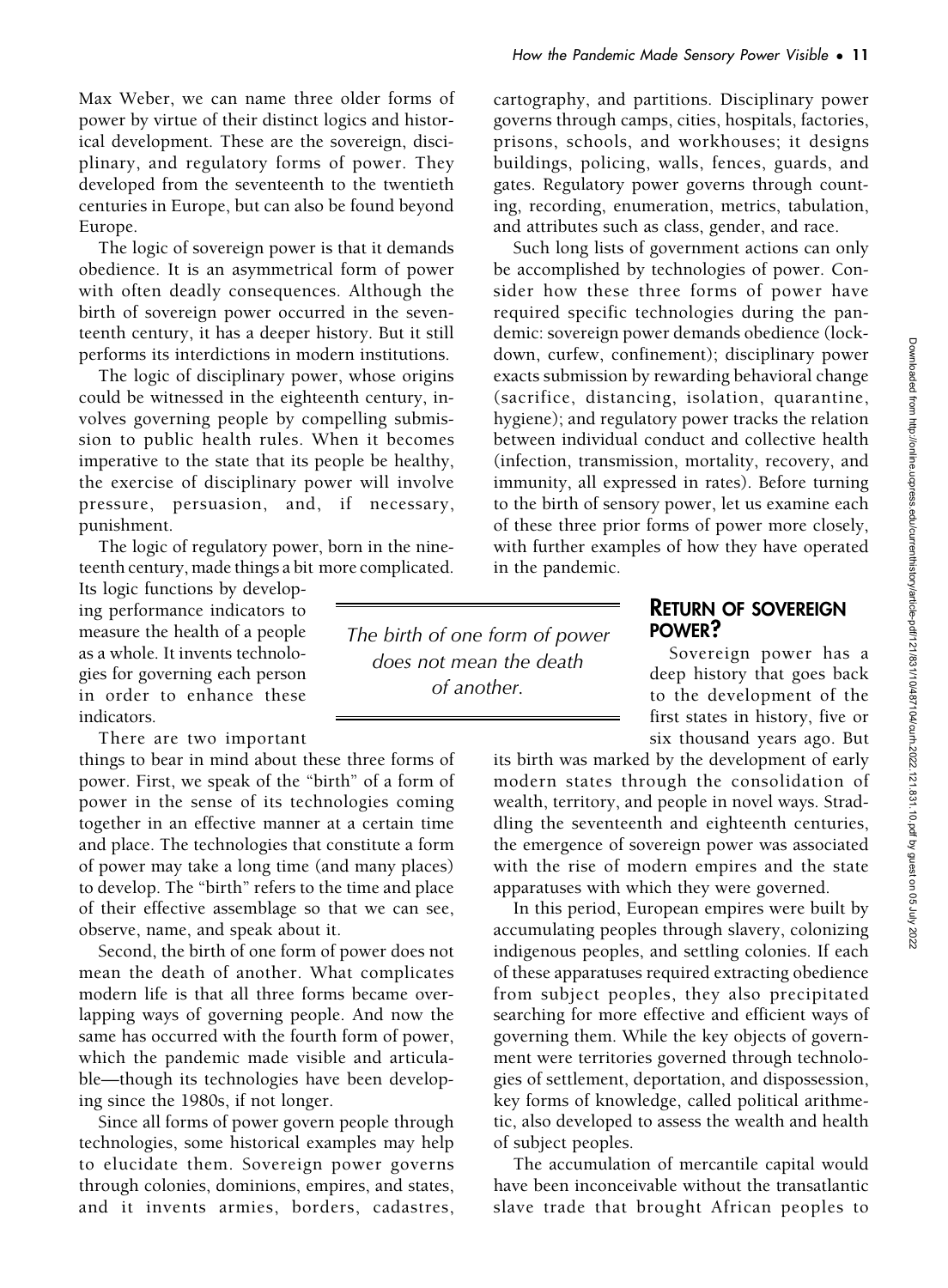colonial settlements, the subjugation of indigenous peoples, and the deportations of convicts and other people deemed dangerous by the state and forced to become settler colonists. Whereas governing metropoles meant subjugating "dangerous" populations with cruelty, governing colonies involved mass occupation, displacement, and dispossession.

With the effective closing of state borders and the imposition of mobility restrictions during the pandemic, some imagined that sovereign power had returned. Yet it has always been present. Lockdown, curfew, confinement, regulation of movement, border controls, and overall restrictions on the mobility of subject peoples are the most common technologies of rule that sovereign power developed over a long period. But its exercise now involves a different assemblage of technologies.

Some states were praised for acting swiftly in shutting borders, others for introducing internal borders by enclosing entire neighborhoods, cities, and regions. Both external and internal borders were subjected to immediate controls on all continents, though with varying intensities across different states. That many reacted with surprise to these measures reveals how technologies of sovereign power have become entrenched in our lives over time. It also illustrates how the privileged citizens of powerful states normally do not experience the brutal and cruel effects of sovereign power, unlike noncitizens and nonstate persons such as refugees or indigenous peoples.

We thus ought not to conflate power's invisibility with its inexistence. Nor should we be surprised by the widespread obedience that sovereign power has exacted, despite occasional and scattered protests in both the United States and Europe against restrictions on movement. A key lesson from the pandemic is that sovereign power is entangled with other forms of power from which it draws strength, but from which it must be analytically separated. Unlike the seventeenth-, eighteenth-, or nineteenth-century variants, sovereign power in the twenty-first century could not function without relying on disciplinary and regulatory forms of power.

# DISCIPLINING THE BODY

The eighteenth and nineteenth centuries witnessed the emergence of a new form of power: the discipline of capacities and desires. Its key object is the human body. It is true that sovereign power is also exercised on the human body: widespread technologies included cruelties that ranged from branding black bodies to spectacles of torture and fatal deportations. It was thought that governing people required exercising sovereign power as the right to decide over the life and death of bodies.

By contrast, the logic of disciplinary power is submission that makes the body useful and healthy. It may have started with soldiers in barracks and slaves on ships, but it invented technologies of power and forms of knowledge that combined to create optimized bodies. Over the next three centuries, disciplinary power produced clinics, prisons, hospitals, schools, workhouses, camps, and eventually gyms, malls, studios, and other assemblages where this knowledge was brought to bear on people governing their bodies themselves.

How have we experienced disciplinary power during the pandemic? Just consider how we have collectively become experts in protecting our bodies and the bodies of others. We not only have followed daily what sciences have discovered about the virus and its modes of infection, but also have internalized injunctions and admonishments about how to conduct ourselves safely for the sake of others. We have been advised to sacrifice everyday activities and go into isolation to save ourselves, others, and public health care systems. We have developed, in an astonishingly short period, new forms of conduct to protect ourselves and others—physical distancing, covering our faces, and regulating our contacts. We have developed ritualized hygiene practices of disinfecting ourselves.

If we followed the rules of confinement imposed by sovereign power obediently, we followed the rules of safety called for by disciplinary power submissively. What the pandemic has rendered visible and articulable is that we experience these two forms of power simultaneously. We, namely our bodies, recognized how sovereign and disciplinary power depend on each other and work together. Without a hint of irony, for those who needed help, practical guidance was offered on how to relearn socializing after the confinement.

The confinement of people by partial or total lockdown was governed by punishment: fines, charges, attestations, permissions, and identity cards were mobilized to separate those who successfully responded to sovereign power by exercising self-discipline from those who did not. The logic behind this obedience is that submission to discipline is good not only for us and others, but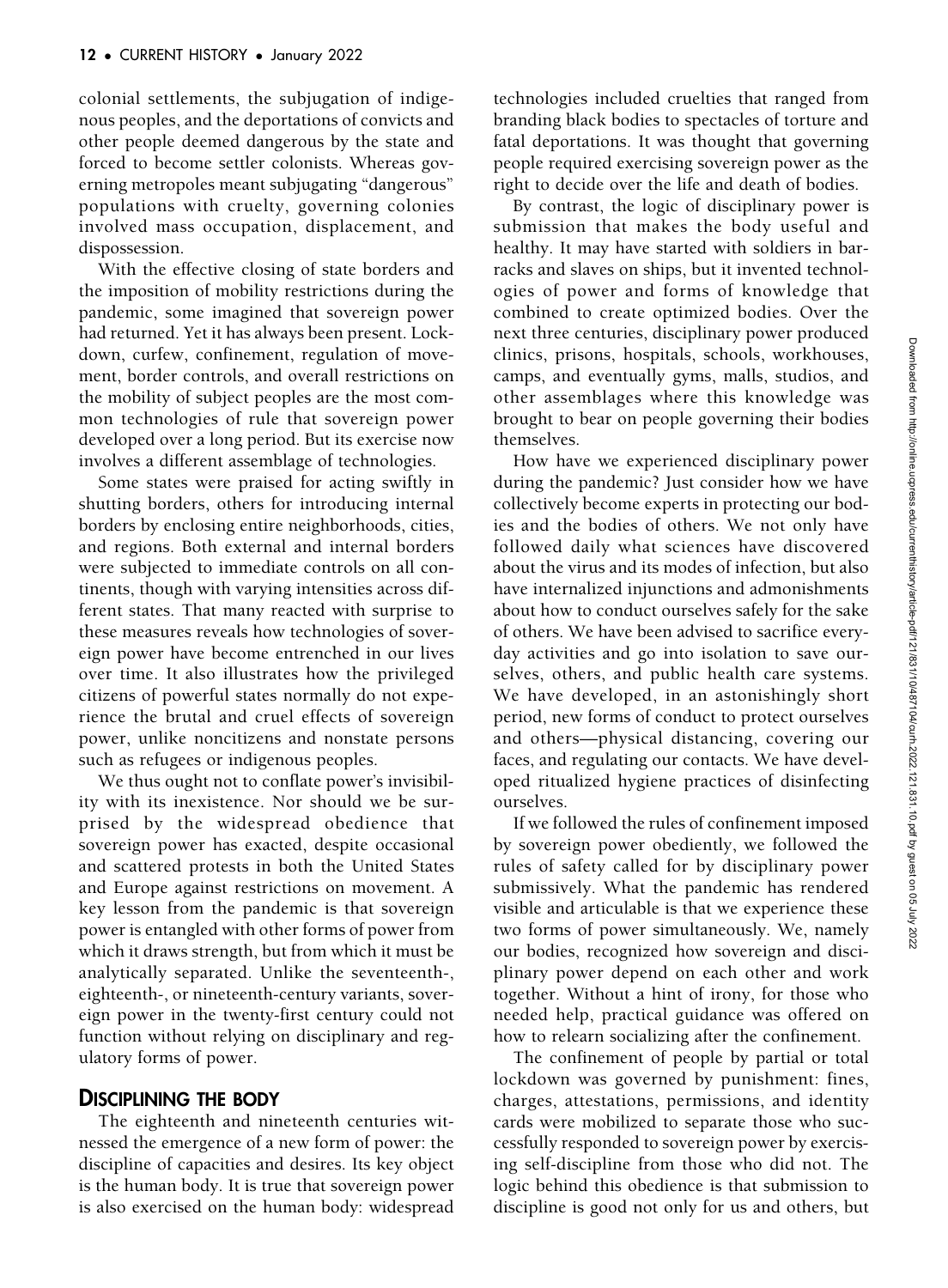also for a collective yet invisible body whose health depended on us all. But what is this collective body that we have been protecting, and that has been presented to us via strange metrics that we had heard so little about before, such as herd immunity and infection rates?

#### REGULATING COLLECTIVE HEALTH

The nineteenth and twentieth centuries witnessed the emergence of a form of power that is at once collectivizing and individualizing. This is regulatory power, which is exercised on a people, a collective body whose health is measured by fertility, mortality, and longevity. Such power functions by simultaneously individualizing and specifying—it is directed toward the performances of individual bodies, with attention to the processes of life.

Regulatory power bridged sovereign and disciplinary power by effectively linking individual behavior to the behavior of people as a whole. Each form of power depends on the other, but now regulatory power functions most effectively as

a positive rather than a negative force. It mobilizes the prescription of appropriate forms of conduct for bodies that are necessary for, or conducive to, the functioning of a people's health and wealth.

More importantly, regula-

tory power regulates a people not by admonishing or punishing noncompliance, but by persuading, guiding, nudging, and cajoling. Bodies conduct themselves as responsible subjects for their own good and for the common good—for the health of a people.

There is no better illustration of regulatory power during the pandemic than a singular metric that has become a symbol: the reproduction or R number. As explained by authorities, R is the rate by which each body infects other bodies, thus reproducing the virus. If a given body infects three bodies, the reproduction rate is three times higher than if it infects only one. According to the logic of regulatory power, if the body in question is identified, sequestered, and isolated, its harm to the people is neutralized.

One British government advertisement showed the R number with a speedometer-like graphic indicating the current rate of infection and admonishing people to "stay alert to keep R down." Much was made of the concept of herd immunity,

States and corporations have developed technologies of power to cajole.

which would be attained by large numbers of people contracting and then recovering from the coronavirus. What is herd immunity if not the exercise of the sovereign right to decide the life and death of peoples—especially when it eventually became clear that the elderly, the vulnerable, the poor, and black and brown people disproportionately lost their lives? Yet sovereign power is rendered invisible when it is exercised through regulatory power, as when reducing R becomes a nudge, or through disciplinary power, as when vaccine or health passports regulate "freedom of movement."

Above all, the pandemic made us recognize that playing with power requires engaging all three of these forms, with their entanglements. And the pandemic has also unveiled a fourth form of power, which makes things really challenging.

# APPETITE FOR DATA

We are now aware that we are living on a planet where surveillance (of children, citizens, clients, consumers, criminals, customers, friends, inmates,

> lovers, noncitizens, patients, spouses, students, terrorists, workers) has become ubiquitous and pervasive. Devices from wearables to appliances and from computers to cars are being traced, and everybody's activities are tracked

with them. The insatiable appetite of states, corporations, and organizations for data collected from tracking and tracing activities constitutes a planetary ecosystem for governing people.

Whether this results in digital dictatorships or digital democracies arguably depends on the form of power that now joins the others. Three technologies of power in particular have brought sensory power to the fore during the pandemic: clusters, dashboards, and tracking.

#### Clusters

The pandemic has prompted numerous references to entities such as hotspots, epicenters, and bubbles. They are meant to indicate how bodies, either infected or healthy, relate to each other. What makes them bubbles, hotspots, or epicenters is that the condition of these bodies is of interest to governments. This interest is not about capturing, punishing, disciplining, or even regulating these bodies, but about cajoling them to achieve desirable outcomes.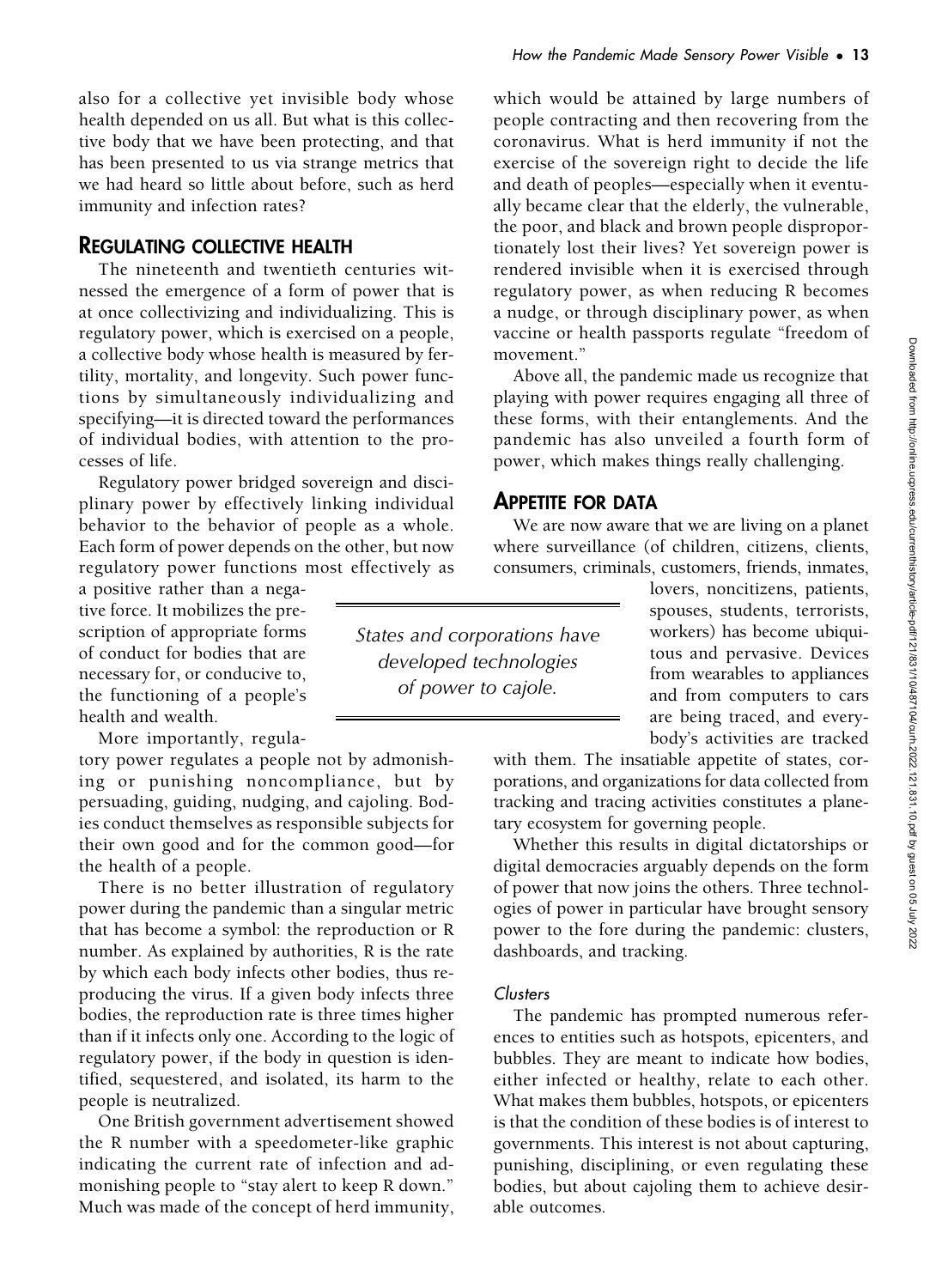Governments introduced the "live" tracking of these clusters to facilitate rapid-response interventions. Gatherings such as raves, parties, and protests elicited new policing concerns about discipline and punishment. But this is different from governing clusters, which do not exist as physical gatherings of bodies—they are relations among "infectious" or "healthy" bodies.

The devices that identify clusters may not be entirely digital (yet)—contact-tracing programs involve public health personnel and analog practices. But tracking, testing, and tracing bodies requires frequent gathering, storage, and transmission of data by various agents and authorities. Along with lockdown, distancing, and isolation, tracking subjects who have been infected, tracing other subjects who may have had physical contact with them, and alerting both clusters to isolate themselves requires exercising technologies of power appropriate to these objectives.

Where did all this knowledge come from? Throughout the twenty-first century, both states and corporations have been developing technologies of power to cajole people as users of apps, devices, and platforms. The collection, storage, and analysis of data from the movement and activities of people as digital technology users resulted in competitive struggles between and among states, international organizations, and multinational corporations. But competition for control also developed among various professions, such as epidemiologists, statisticians, data scientists, programmers, app developers, security experts, methodologists, and so on, who are transnational and whose expertise traverses national borders.

Although sensory assemblages may not be entirely digital yet, they nonetheless involve various combinations of digital technologies such as satellites, data centers, transmitters, receivers, and mobile devices. They also include analytics such as algorithms, machine learning, and cloud computing. Consider, for example, the mobility reports produced by Apple, Google, and Facebook during the pandemic. Through global relations between human actors such as technicians and programmers and nonhuman devices, these corporations accumulated data about infections and deaths, which in turn came to inform their development of a tracking and tracing app toolkit.

The monitoring performed by these corporations predates the pandemic: for more than a decade they enabled tracking and tracing people's online behavior, such as communicating, listening, reading, and watching, for diverse purposes. The development of coronavirus apps has made visible a form of power whose object is governing people through clusters, though maintaining the health and wealth of a people through this type of governance has proved an elusive objective.

#### Dashboards

Each form of power has produced its regime of visualization, from cartography to anatomical diagrams and statistical charts. The visualizations of sensory power have precipitated entirely novel imaginaries and techniques of representation. Intended to identify unseen patterns, these visualizations include interactive elements in "dashboards" that enable users to see the effects of combining different data on features of a cluster.

The dashboard has become a primary technology of government, like cartography, anatomy, and charts. Initially, all the seemingly accurate representations that dominated publicly available visualizations of the pandemic, such as those showcased on the Johns Hopkins University dashboard, offered basic data and statistics mapped onto national borders. Later we began seeing much more sophisticated dashboards, resembling those used for financial systems, transportation systems, military operations, and managing football games. There are also rapidly developing dashboards in fields such as migration or policing.

Pandemic dashboards were initially basic, but they rapidly became technologies of power funded by governments and developed by corporations and universities, evolving into more sophisticated forms. This brings us to the most important aspect of clusters: they are not merely real-time, but live. What is the difference?

## Tracking and Tracing

Whereas real-time data may be presented in dashboards, sensory power organizes algorithms so that measurement, identification, action, and intervention can occur live. In other words, forms of data are mobilized with immediacy and with varying intensities and temporalities. Rather than the periodic "stocktaking" of conventional statistics, people are divided into live clusters with pulses, flows, and patterns. Sensory power involves modulating the performance of bodies and people through interventions that rely on such technologies.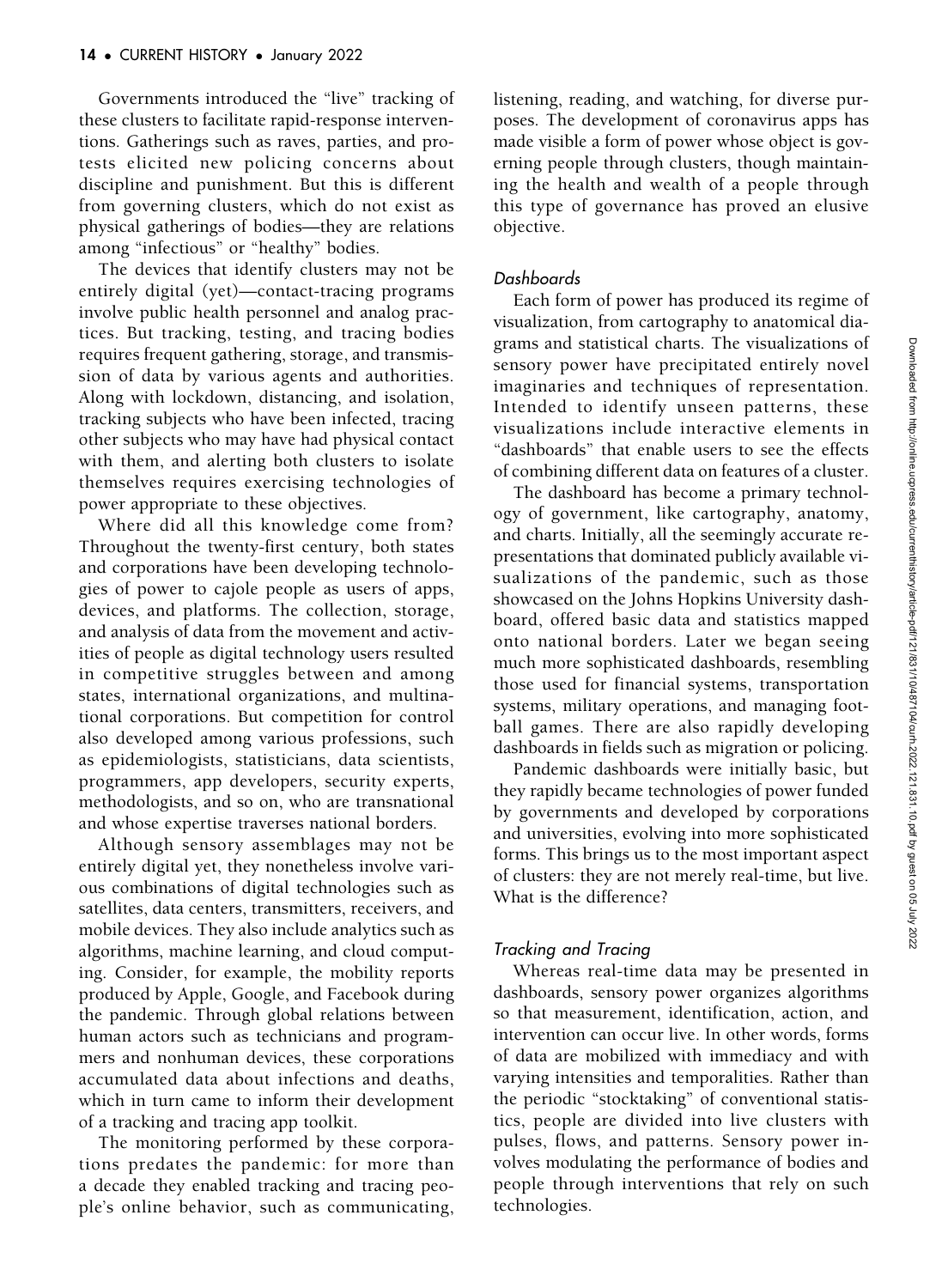The data serves three functions: identifying features that characterize clusters (such as the infected, contacted, protected, vaccinated); monitoring and evaluating those features live (daily changes in R-metric hotspots, epicenters, bubbles); and provoking changes in conduct (cajoling), or, if that fails, resorting to sovereign or disciplinary interventions (easing or tightening lockdowns). Identifying features produces data in much the same way as classical data regimes: people are periodically measured with indices, rates, metrics, and indicators. Governing clusters, however, means live-governing their pulses and signals.

This logic can be illustrated both by the development of apps to track and trace the reproduction of the virus and by the designing of interventions such as immunity or vaccine passports to govern clusters. Although so far these apps have failed spectacularly, it is worth briefly dwelling on their logic, which will remain and resurface in other fields.

The apps aim to track the locations of bodies infected with the virus and to notify, test, and iso-

late them (if necessary); to trace all bodies that have encountered infected bodies and to notify, test, and isolate them as well, all in order to slow the reproduction (Rvalue) of the virus. Essentially

this creates live clusters of bodies infected or potentially infected by the coronavirus.

Governing people in clusters requires interventions at the stages of notifying, testing, and isolating to be effective. This involves a relation between regulatory power and disciplinary power: to achieve the desired infection rate R requires individuals to consent to be notified and to act in accordance with the results, whether that involves getting tested or (if necessary) self-isolating.

This is a costly and inefficient exercise of power. Yet there is still palpable enthusiasm about a potential app with the promise to deliver a gamechanger: to minimize disciplinary power in order to instead maximize sensory power. In other words, to reformulate the problem of government as a relation between regulatory power and sensory power. For if solutions were found to automate the testing and isolating stages of the cycle, essentially clusters could be governing themselves.

There are, of course, technological limits to such a scenario. There are also severe legal, How the Pandemic Made Sensory Power Visible • 15

political, and cultural limits. But they may become surmountable, if not during the coronavirus pandemic then soon enough. Tracking and tracing technologies could be adapted to other fields of application where such limits seem less respected, as in finance or migration.

Indeed, we could not imagine such scenarios if technologies of power for tracking and tracing were not already being used in fields other than epidemiology. The accumulation of capital in finance, manufacturing, retail, transportation, hospitality, entertainment, and other industries has been accompanied by the accumulation of peoples through tracking and tracing their movements and the modulation of sentiments, needs, and desires. Similarly, fields of government such as policing, migration and border control, and education already utilize technologies of sensory power.

The live data produced from sensory assemblages pervades these sectors and fields. What we are observing through the coronavirus pandemic is the accelerated evolution of technologies of sensory power that have been developed and de-

> ployed in these fields over the past four decades.

## PLAYING WITH POWER?

Each form of power almost always betrays its governing intentions. With

sensory power, code errs, algorithms misfire, data is lacking, apps fail. Yet each form of power engenders effects on people and elicits and provokes types of resistance: sovereign power elicits and provokes revolt (protest, uprising, occupation), disciplinary power elicits and provokes subversion (strike, refusal, slowdown, anonymity), and regulatory power elicits and provokes evasion (escape, deception). The performance of such types of resistance is what makes all forms of power visible and articulable. Each form of power draws forth a latent or potential resistance, thus outlining the contours of otherwise invisible power.

Yet the resistance against lockdowns, distancing, face-covering, isolation, or vaccination misunderstood the relationship between sovereign power and regulatory power. These technologies of regulatory power had proved effective in protecting public health in past epidemics and pandemics. Ostensibly resisting sovereign power without understanding its relation to regulatory

Each form of power has produced its regime of visualization.